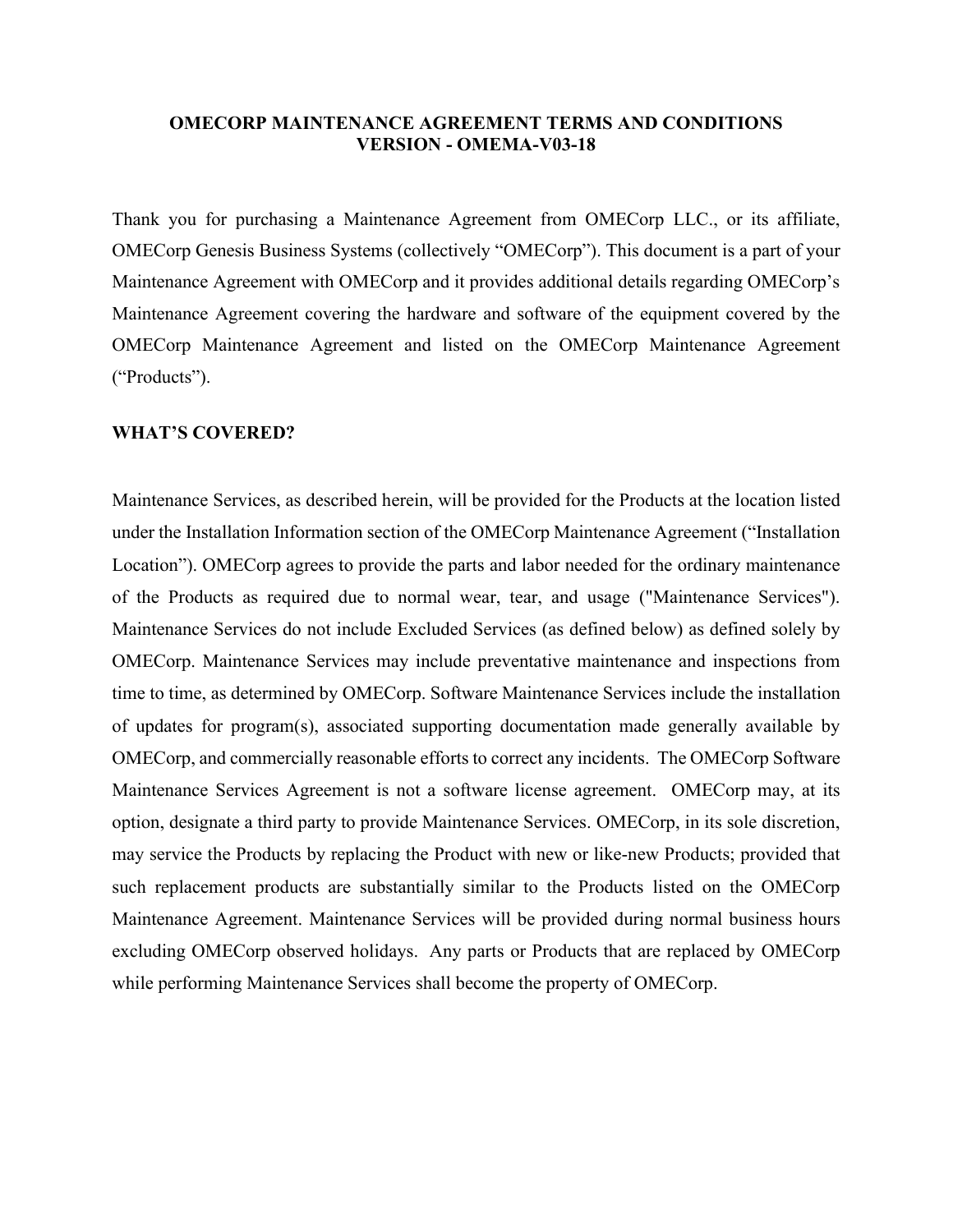#### **WHAT ARE THE MAINTENANCE SERVICES FEES AND WHEN ARE THEY DUE?**

## **For Purchased Products:**

Customer shall commence paying for the Maintenance Services upon delivery of the Products to the Installation Location. All fees for Maintenance Services ("Maintenance Fees") on the Products are invoiced annually, in advance.

## **For Leased Products:**

If the Products are being leased ("Leased Products") and the Maintenance Fees are included in the lease payment amount, then Maintenance Services will be provided at no extra cost, except for the Additional Charges (as defined below), during the initial term of the lease, provided the Customer is current with all lease payments. Customer shall commence paying for the Maintenance Services on Leased Products, where Maintenance Fees are included in the lease payment, on the date the lease commences. During any renewal term, Customer agrees to pay the then-current fee for Maintenance Services.

## **Additional Charges:**

In addition to the Maintenance Fees, Customer agrees to pay for (a) labor, parts, and expenses for Excluded Services performed by OMECorp; (b) travel expenses and any on-site maintenance services that in the opinion of OMECorp is not deemed necessary; (c) an increased Maintenance Fee during the initial maintenance term for Products that are regularly used by more than one shift of personnel per business day, or exceed Product recommended usage; (d) OMECorp may increase the Maintenance Fees during and at the end of the initial maintenance term (as defined below) and any renewal term; (e) equipment refurbishment required for Products that are in excess of annual or lifetime volume thresholds as solely defined by OMECorp; and (f) OMECorp approved power protection device(s) to assist in preventing electrical issues and damage to Products. In the event Customer's account is greater than 30 days past due, the OMECorp Maintenance Agreement may be suspended and Maintenance Services placed on a billable/per call basis and Customer agrees to pay the then-current fee for Maintenance Services until Customer's account is brought back to current and the OMECorp Maintenance Agreement reinstated. At OMECorp's sole discretion the Customer may be required to obtain a final customer visit to perform Excluded Services in order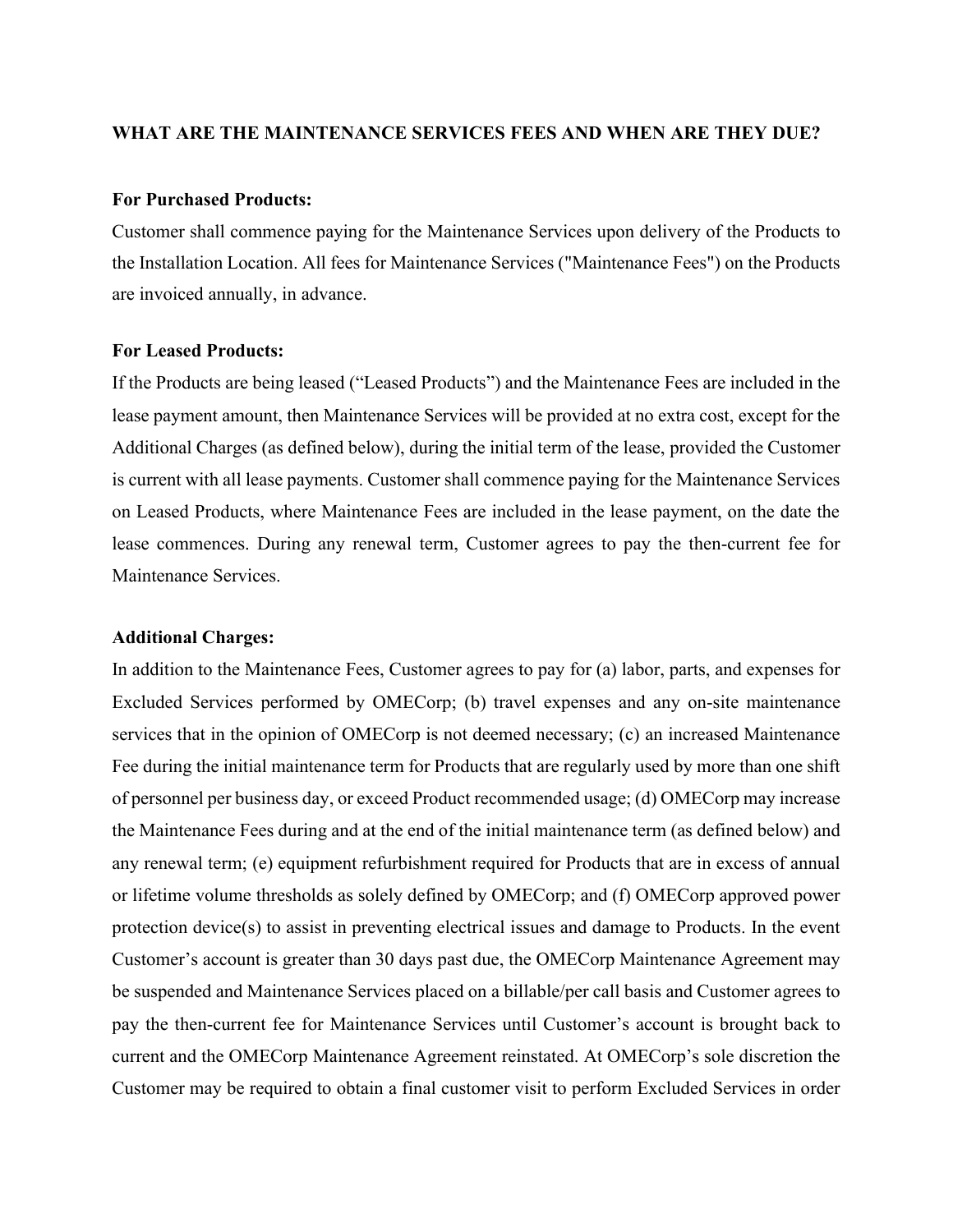to complete a termination of OMECorp Maintenance Agreement. All additional charges shall be at OMECorp's then-current rates for time and materials. Charges for labor shall include travel expenses including travel time, gas, tolls, mileage, etc. Customer agrees to make payments to the address specified on OMECorp invoices, or at any other place designated in writing by OMECorp, within thirty (30) days of the date of invoice. If OMECorp does not receive a payment in full on or before its due date, Customer shall pay a fee equal to 5% of the amount that is late, or twenty dollars (\$25), whichever is greater; but in no event, shall Customer pay more than the maximum amount allowed by law. In addition, Customer agrees to pay OMECorp the then-current fee for checks returned unpaid and for ACH direct debit transactions which are rejected. **All payments for Maintenance Services and additional charges are nonrefundable.**

# **WHAT ARE THE TERMS & CANCELLATION PROCEDURES OF MAINTENANCE SERVICES?**

## **For Purchased Products:**

Unless otherwise specified in the OMECorp Maintenance Agreement, the initial term of OMECorp Maintenance Agreement is one (1) year and unconditionally non-cancellable by Customer. Unless Customer provides at least ninety (90) days written notice to OMECorp prior to the end of the initial term, or any renewal term, the OMECorp Maintenance Agreement shall automatically renew for an additional one (1) year term at OMECorp's then-current fee for Maintenance Services.

## **For Leased Products:**

The initial term of the OMECorp Maintenance Agreement for Leased Products will be equal to the initial term of the lease and unconditionally non-cancellable by Customer. If a Customer elects to execute an early termination of the lease, and Maintenance Service is not included in the termination quote in the lease, OMECorp will invoice the Customer for the remaining months of the initial or renewal term of the OMECorp Maintenance Agreement. The OMECorp Maintenance Agreement shall automatically renew upon renewal of the lease at OMECorp's then-current fee for Maintenance Service.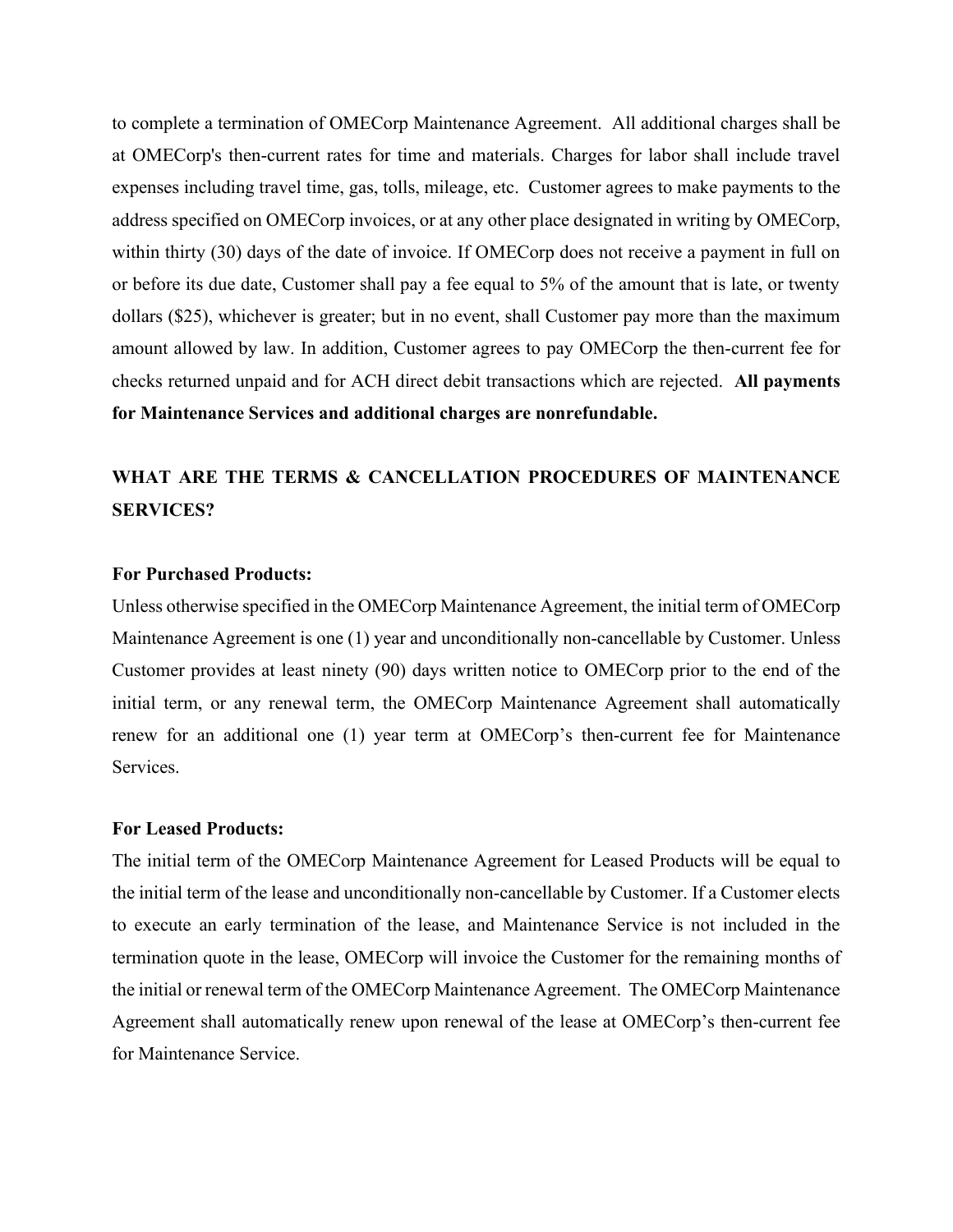## **HOW DO I REQUEST MAINTENANCE SERVICE?**

In order to receive Maintenance Services on the Products, the Customer must notify OMECorp of a need for service by contacting OMECorp in the manner directed by OMECorp. OMECorp may, at its sole discretion, attempt to resolve Product(s) performance issues through remote support procedures. If OMECorp determines that on-site service is necessary, OMECorp shall provide such on-site service in accordance with the terms set forth herein.

## **WHAT'S NOT COVERED BY THE OMECORP MAINTENANCE PROGRAM?**

Maintenance Services do not include the following ("Excluded Services"):

- 1. Supplies (e.g. ink, roll tape, labels, etc.)
- 2. De-installation of the Products, moving of the Products, re-installation of Products or damage caused by relocation of the Products not conducted by OMECorp;
- 3. Additional Product training for current or new Product operators outside of the 90-day period from the date of purchase or lease of the Product;
- 4. Re-installation of job programs, templates, print drivers, account codes, software, etc.; including recovery of any customer data stored within OMECorp Products or the maintaining of any back-up data;
- 5. Services provided before 8:00 a.m. or after 5:00 p.m. local time due to (i) the location of the Product(s) (ii) or local servicing agent observed holidays;
- 6. Running of applications or material greater than the adequate need to insure Product performance;
- 7. Customer network or IT related issues, (i.e. firewall, antivirus, port availability, hardware restrictions, environmental challenges, etc.), including unreasonable time waiting onsite for Customer to correct the network or IT issue;
- 8. Damage caused by intermittent or constant electrical or unclean power not meeting or exceeding the published specifications found in the operator's or service guide for the Product;
- 9. Maintenance or repairs made necessary by the failure of Customer to maintain or use the Products in accordance with OMECorp's specifications, or Customer's refusal of remote support procedures;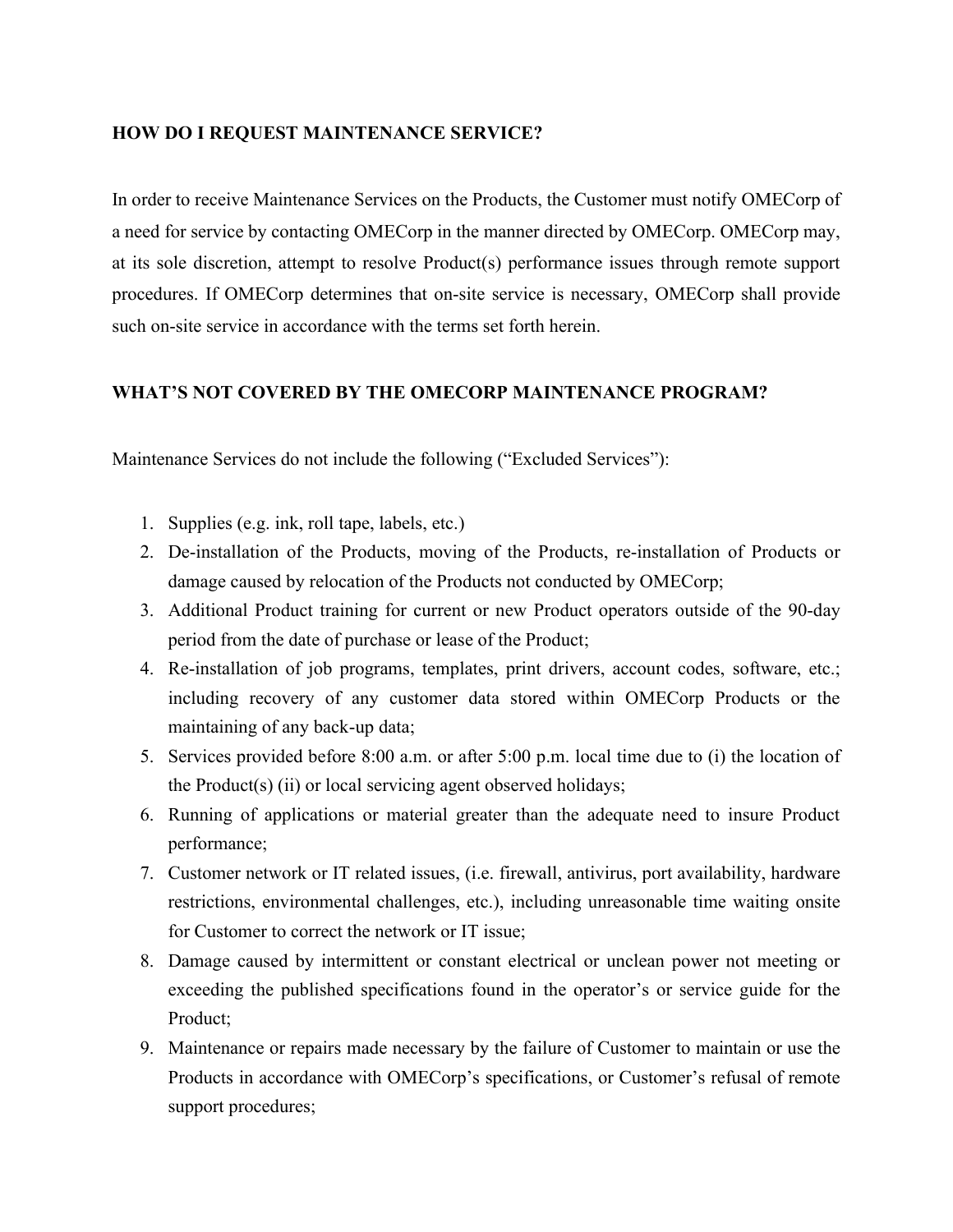- 10. Maintenance or repairs made necessary by (i) changes in the design of the Products made by the Customer, (ii) changes in the mechanical, electrical, or electronic interconnections made by the Customer, or (iii) the attachment of other parts or components to the Products by Customer;
- 11. Maintenance or repairs made necessary by accidents, negligence of Customer, or natural disasters;
- 12. Maintenance or repairs made necessary by the unauthorized maintenance by Customer or any third party other than OMECorp or its authorized service representatives;
- 13. Maintenance or repairs made necessary by Customer's use of parts, consumables, or other supplies that are not authorized in writing or supplied by OMECorp;
- 14. Customer requested back up or spare parts not recommended by OMECorp's authorized service technician;
- 15. Travel expenses and on-site labor as a result of Customer (i) using out of specification material or change in material not approved by OMECorp and/or (ii) is unable to provide material to diagnose the performance issues of the Products;
- 16. Any (a) configuration services that may be required to utilize new versions of a program; (b) services that are required due to a change in Customer requirements or Customer computing environment; (c) program(s) modified without OMECorp's written consent; (d) programs installed on an operating platform that is inconsistent with the specifications required by the program; (e) third party software not embedded in the program(s) or provided by OMECorp to Customer; or (f) outdated versions of the program.

All of the foregoing are "Excluded Services." In the event Customer requests OMECorp to perform an Excluded Service, Customer shall pay OMECorp its then-current hourly rate for those services, including travel time, gas, tolls, mileage, etc., as well as OMECorp's then-current price for any parts or equipment required in connection with such services.

## **WHAT OTHER RESPONSIBILITIES DO I HAVE?**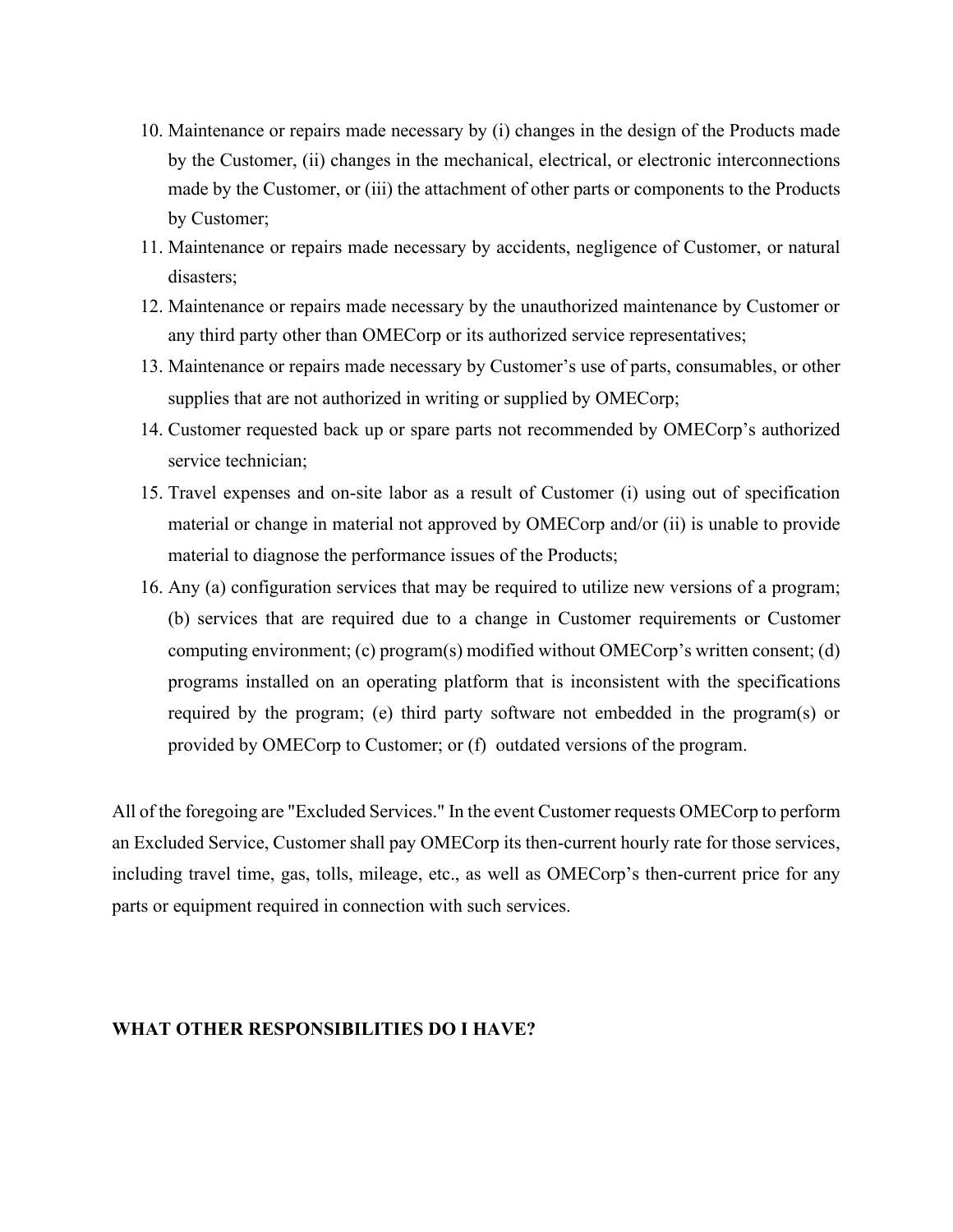CUSTOMER'S MAINTENANCE OBLIGATIONS: Customer agrees to maintain the Products in accordance with OMECorp's specifications. Customer shall not perform, or permit third parties to perform, maintenance or repair on the Products not in accordance with OMECorp's specifications or approved in writing by OMECorp.

FIRST LEVEL SUPPORT: OMECorp will provide first level support to the designated support contacts via email, telephone, or other commercially reasonable means during normal business hours. First level support may require remote connection to your Product or software program(s).

COPIES OF DATA: Customer is solely responsible for all data stored on the Products and making copies of all such data prior to OMECorp performing Maintenance Services.

USE OF OMECORP SUPPLIES: If the Customer uses other than OMECorp provided supplies without the expressed written consent of OMECorp, and if such supplies cause service calls, service problems, or damage to Products, OMECorp may, at its option, assess a surcharge or terminate the OMECorp Maintenance Agreement. In this event, the Customer may be offered service on a "billable/per call" basis based upon published rates.

ENVIRONMENT/ELECTRICAL: Customer shall provide a suitable environment for Products as specified by the manufacturer. In order to ensure optimum performance of the Products, it is mandatory that specific models be plugged into a dedicated line that complies with manufacturer electrical specifications.

COMPLETE SYSTEM COVERAGE: All OMECorp components (hardware and software) used in a system must be covered under an OMECorp Maintenance Agreement ("Complete System Coverage"). For example, a customer may not obtain an OMECorp Maintenance Agreement only for a mailing machine if it is used with an integrated scale. In that case, the Customer would also need to enter into an OMECorp Maintenance Agreement for the scale. If a customer refuses to obtain Complete System Coverage, OMECorp may terminate the OMECorp Maintenance Agreement on any Product that is otherwise covered by such an OMECorp Maintenance Agreement.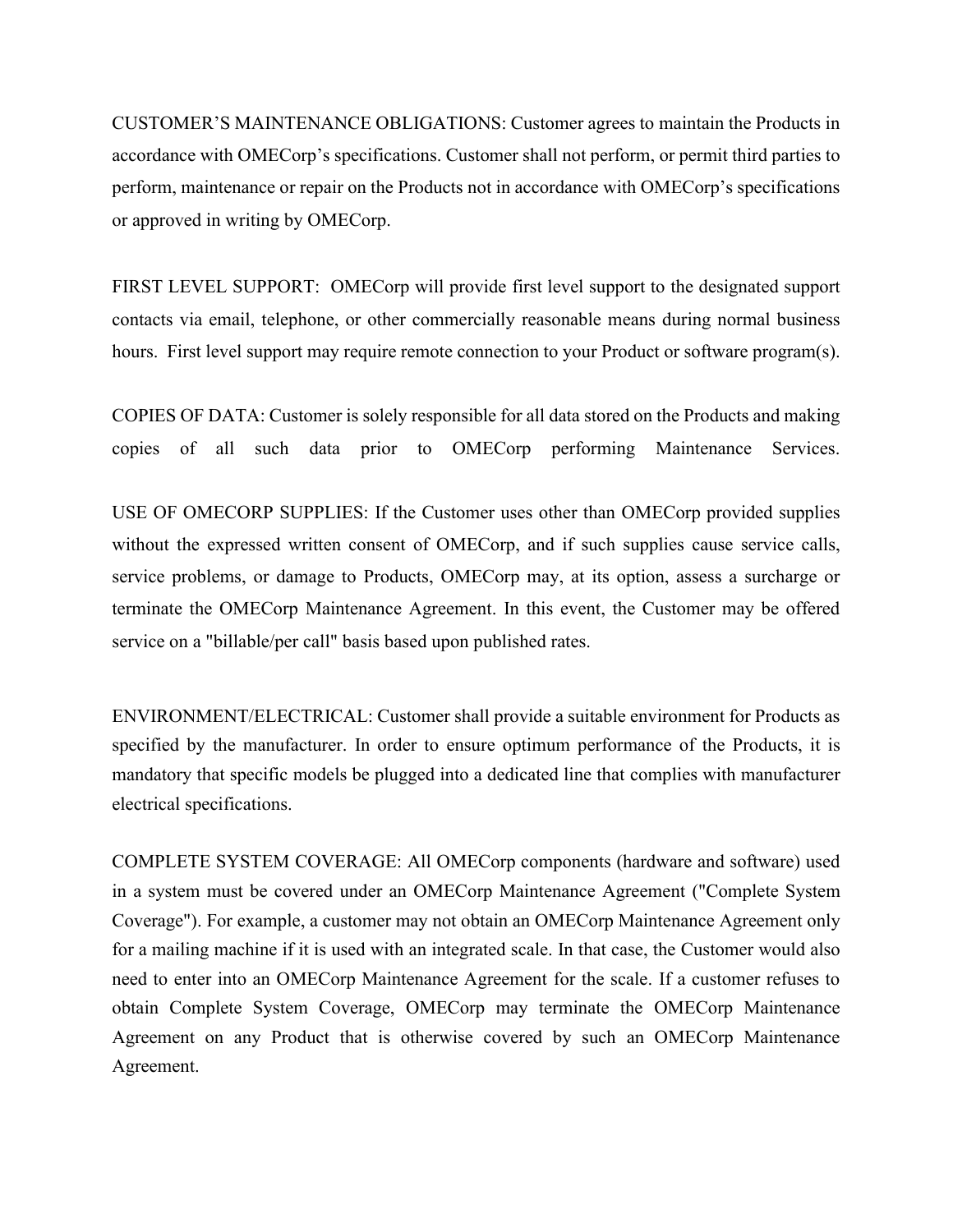ACCESS TO PRODUCTS: Customer shall allow OMECorp full and free access to the Products and the use of necessary data communications facilities and equipment at no charge to OMECorp.

PRODUCT MODIFICATIONS: Customer shall not cause modifications or interconnections to be made, or accessories, attachments, or features to be added to the Products without OMECorp's prior written approval.

## **WHAT ELSE DO I NEED TO KNOW?**

**OMECorp may terminate the OMECorp Maintenance Agreement, without written notice to Customer, if:**

- 1. **Customer defaults on any payment due under this Agreement;**
- 2. **The Products exceed the maximum annual or lifetime cycle counts for such Products;**
- 3. **The Products are modified, damaged, altered or serviced by personnel other than the OMECorp authorized personnel;**
- 4. **Parts, accessories, consumables, supplies, or components not meeting Product specifications are used with the Products;**
- 5. **Customer refuses to obtain Complete System Coverage;**
- 6. **Any services are necessary because Customer failed to have OMECorp (or OMECorp approved party) perform a required Excluded Service;**
- 7. **Customer decides not to proceed with any reconditioning that is deemed necessary by OMECorp.**

**Furthermore, if the Products are being leased, and Maintenance Services are included in lease, this Agreement shall automatically terminate as to any Products covered by the lease on the date such lease expires or is terminated.**

ANY PARTS SUPPLIED IN ACCORDANCE WITH THE OMECORP MAINTENANNCE AGREEMENT SHALL BE FREE FROM MANUFACTURING DEFECTS IN MATERIAL AND WORKMANSHIP UNDER NORMAL USE FOR A PERIOD OF NINETY (90) DAYS AFTER SAME ARE SUPPLIED TO CUSTOMER.

THE FOREGOING WARRANTY IS IN LIEU OF ALL OTHER WARRANTIES, EXPRESS OR IMPLIED, INCLUDING, WITHOUT LIMITATION, WARRANTIES OF